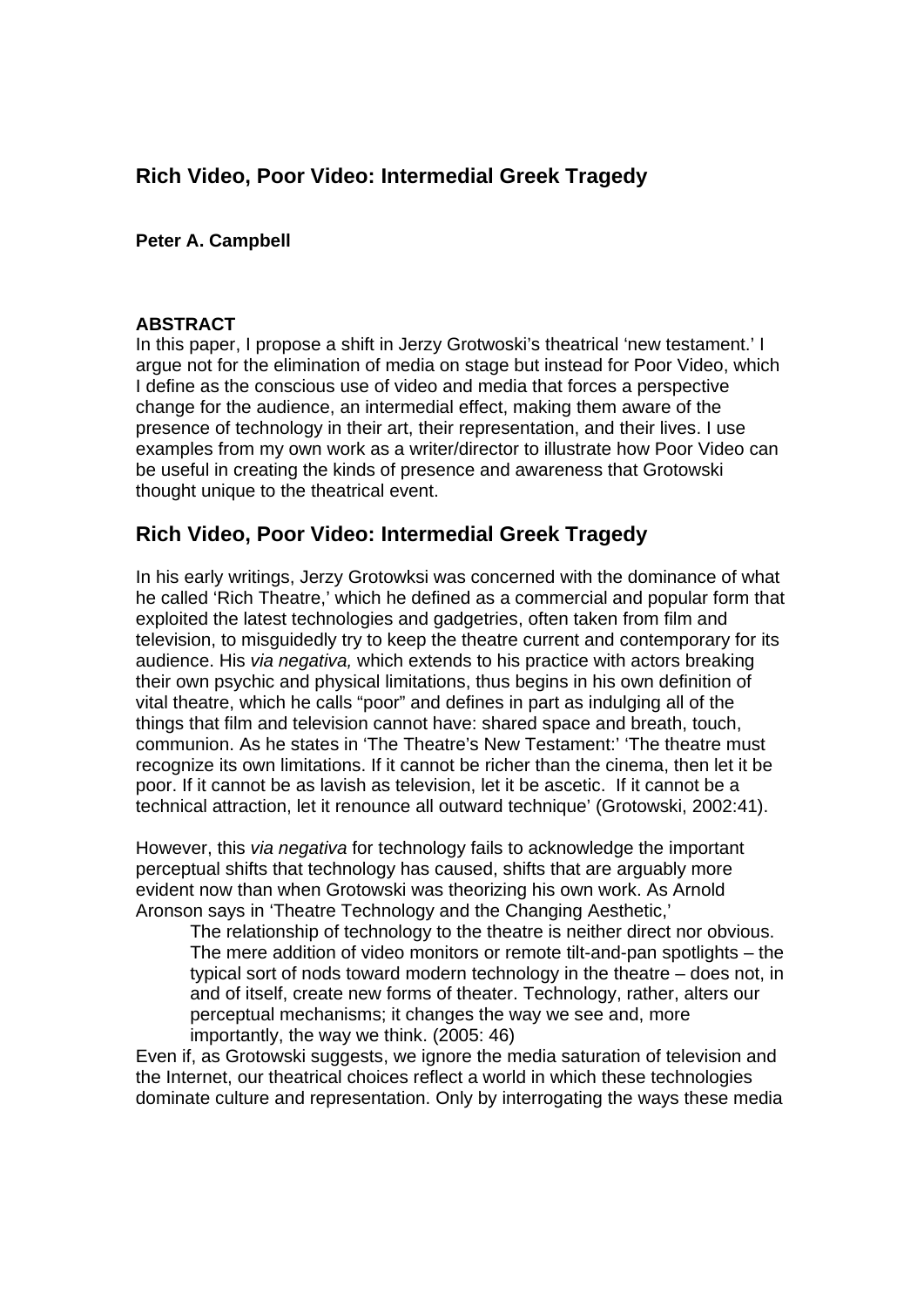affect our ways of processing what we observe can theatre artists understand how to most effectively use or ignore them.

Technology has led us to a place where audiences see televisions and the moving pictures they provide as the dominant mode of representation. Philip Auslander's idea of televisual intimacy, which suggests that we recognize in the close-up film shot a deeper intimacy than we do in a live theatre situation, complicates the connections of a live theatre audience to the performance, subverting, in a sense, the idealized notion of theatrical 'presence.' This also creates a disconnect for many theatre-goers, who may watch a piece of naturalistic dialogue or action occur before them live but discount it as not as 'real' as the televised images to which they are accustomed.

This perceived artificiality of theatre, and its heavy irony, complicates the spectator-performer relationship in a live setting. As a writer and director, I use the technology of the mediated image to both exploit this televisual intimacy and to attempt to focus my spectators on their modes of perception. By juxtaposing mediated images, both live and recorded, with live action, I attempt to complicate the 'reality' of the performance event for the spectators to make them consider their own spectatorship, as viewers of an event and, in an important sense, as shapers of that event. This 'intermediality' is not just the use of other media in the theatre, but something that uses media in a live setting to encourage "the multiple semantic potential offered" in such a setting

by communicating gaps, splits, and fissures, and broadcasting detours, inconsistencies, and contradictions. Therefore, intermedial effects ultimately inflect the attention from the real worlds of the message created by the performance, towards the very reality of mediation, and the performance itself…Thus, intermediality manages to stimulate exceptional, disturbing, and potentially radical observations, rather than merely communicating or transporting them as messages, as media would traditionally do. (Boenisch 2006, 115)

While I cannot claim that each of my attempts has made for exceptional, disturbing, or radical observations, each effort has expressly explored how spectators see and what they expect and desire from their theatrical experiences, especially through the use of video media on stage.

I am proposing a shift in Grotowski's *via negativa*: not to advocate the elimination of media on stage but instead to argue for Poor Video, which I will define as the opposite of Rich Video. Like Grotowski's Rich Theater, Rich Video is the incorporation of new technologies to create a hybrid and meaningless new form based on the idea that it is what an audience will respond to. Poor Video is the rough, the use of video that forces a perspective change for the audience, an intermedial effect, making them aware of the presence of technology in their art, in their representation, and in their lives. Instead of getting rid of it because it cannot create the illusions of film and television, as Grotowski proposes, let us recognize the value of Poor Video in the act of representation, in a world in which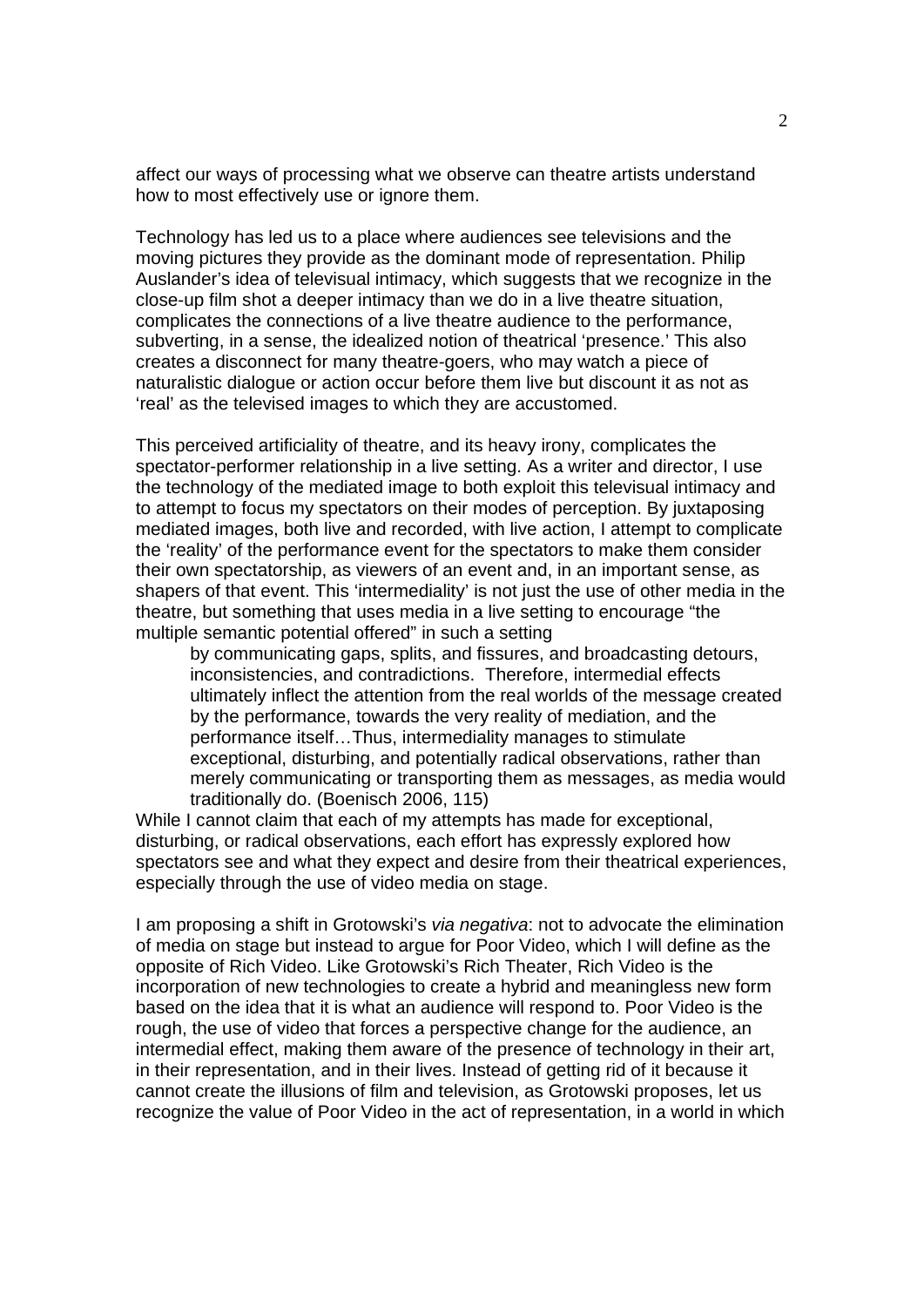live presence is less and less common and virtual presence dominates our representations, our discourses, and our basic communication.

My current project, a trilogy of works based on the myths of the House of Atreus, uses mediated technology in different ways to generate an awareness of the role of media in representation through its explicit use and regular shift. In the first piece, *iph.then*, a remaking of the myth of Iphigenia amongst the Taurians, the video elements were constantly present – a television on the ground downstage left, and an image, about the same size as the television, projected onto a white drywall column about twelve feet off the ground. The projected image was a live feed of a camera on a tripod focused throughout the piece on the space where the actor playing Iphigenia spends the majority of the play. Thus for the entire performance the audience was able to watch the actor playing Iphigenia on the screen and live. The camera never moved, and the image was thus occasionally, and purposefully, truncated, showing only her body or, at times, only her face as she would approach at certain moments. The only other bodies on the camera are members of the chorus, who during a sequence before the entrance of the king of Tauris sit beside the actor playing Iphigenia and commiserate with her, and then, very briefly, the king himself, when he approaches Iphigenia for a moment before backing down.



Iphigenia alone*. iph.then*. Ontological-Hysteric Incubator. New York, NY. September 2007. (Photo: Joshua Freiwald)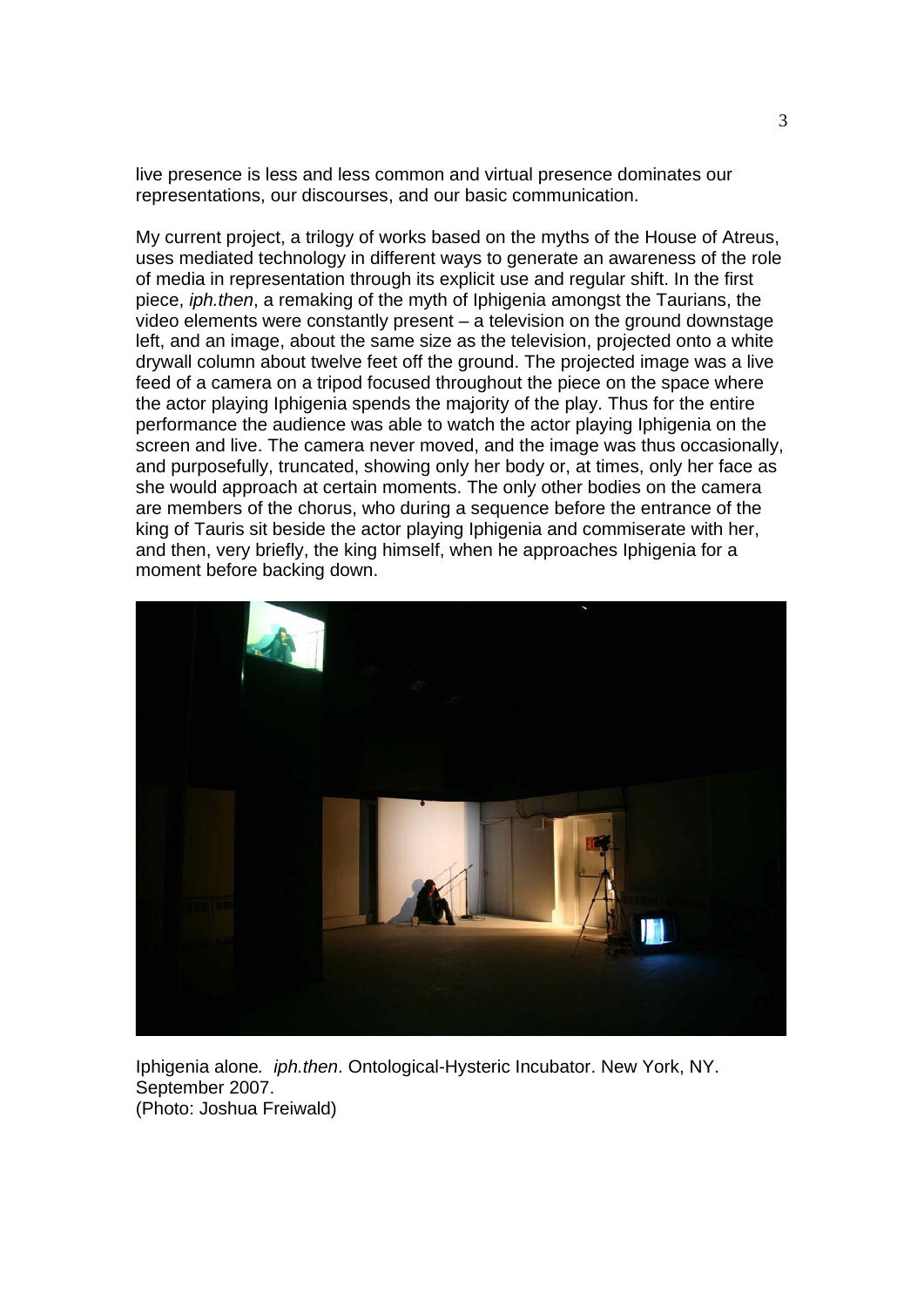This still camera was thus primarily a close-up for the audience of Iphigenia, although the breaks I have described kept it from being only that. It was clearly, though, a frame in which Iphigenia was mostly 'kept' until the ending of the play, as she was almost never off the camera until the final scene. The only other live mediated images were of the king, who was followed by the chorus, one of whom was carrying a camera and capturing him in close-up, which the audience saw on the television. This entire sequence, taken from Goethe's re-telling of the story, in which the king woos and proposes to Iphigenia and she then rejects him, was done with the king moving frantically around the darkened space while Iphigenia remained in her corner, both visible mostly on their separate screens. The intent here was to express the separation and alienation of the media forms, while at the same time breaking their boundaries with the occasional live interaction, as when the king gets in Iphigenia's face, or the extended moment when the king, looking at the projected image of Iphigenia, begins to dance, and she, in her own space, dances 'with' him momentarily until breaking off. These moments say something about the action and also about the mediation.



The King woos Iphigenia*. iph.then*. Ontological-Hysteric Incubator. New York, NY. September 2007. (Photo: Joshua Freiwald)

The television monitor provided a less intermedial presence through most of the piece. In several scenes, it was playing a video of an apartment window in Greece, with beautiful white shutters and greenery, in the soundscape the distant voices of children playing. While in these scenes it was nearly 'scenery,' the switch to the live feed in the scene with the king clearly makes the media itself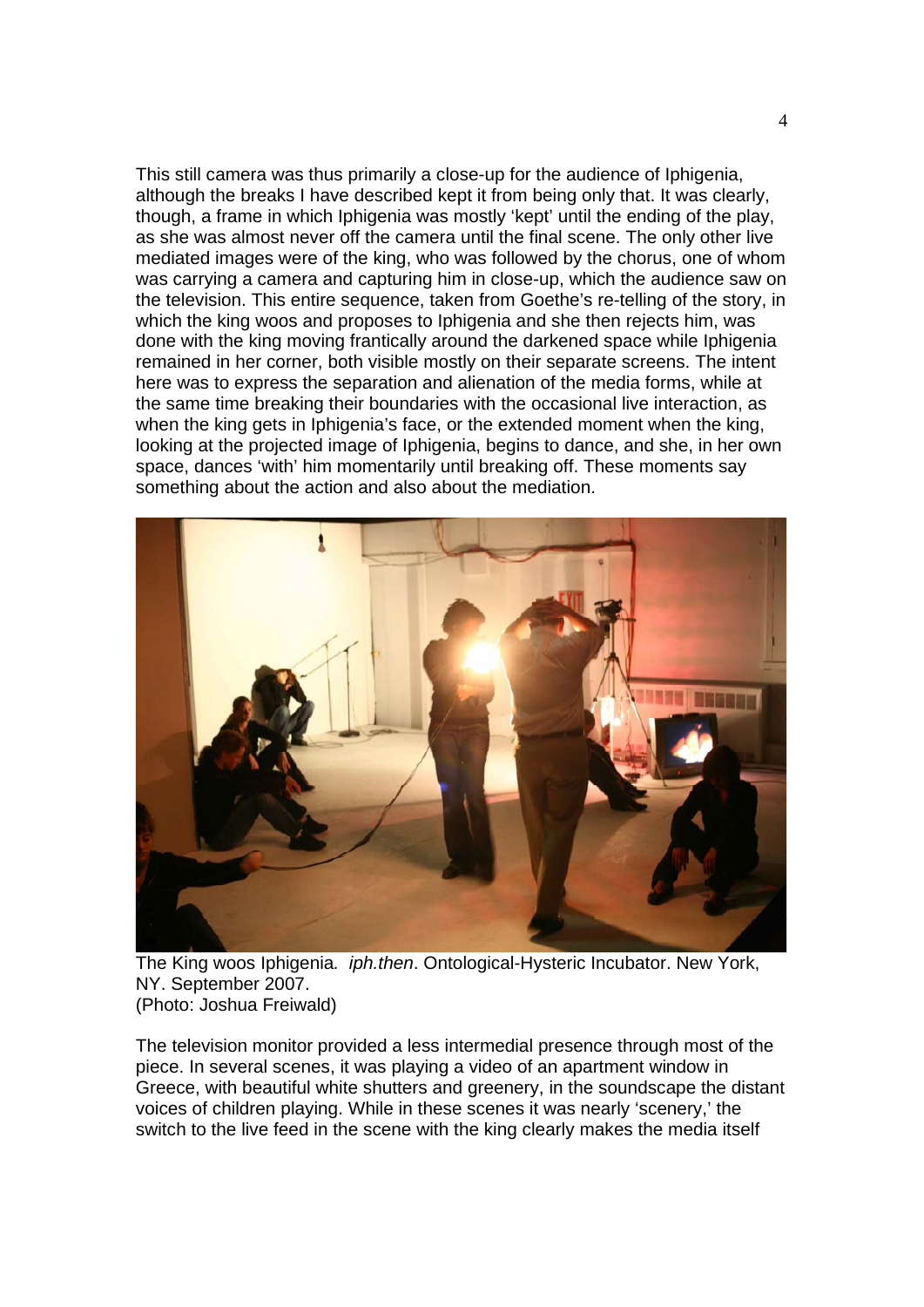evident. In the final scene, the television shows a video tour led by the actor playing Iphigenia of her childhood home, shot with a shaky handheld with a barely audible narration complementing the live text of the final recognition and escape of Iphigenia and her brother Orestes. This created a ghostlike doublereality, as the voice of the live actor playing Iphigenia and the same voice leading us on a tour of an empty suburban house with only traces of a brother and father. And while I don't know the answer to the usual question of which the audience was paying more attention to, I do know that nearly everyone who mentioned the scene to me remarked on the effectiveness of the dual action. I am convinced this was a factor of the competing but complementary media at play, which activated the attention and perceptions of the audience to notice both small details of the recorded tour and their intersections with the culminating actions of the live actors.

These intermedial moments extended beyond the use of video. We also found the question of representing the chorus to be key to our engagement with the Greek tragedy. Our most important task was to find a way of representing a community of 15 women onstage, a community that, in our case, emerged out of technology. The chorus, initially part of the audience, entered the performance entirely directed by text messages on their cell phones. The entrance of the chorus was a surprisingly effective moment, as the cell phones began ringing and the audience, used to looking disapprovingly at these not-so-rare instances, again were made to see the function of the media as the chorus members read text from their phones and came together onto the stage space. The chorus always focused on their phones when speaking text, except for brief moments where they looked at the audience or Iphigenia. Text-messaging was their connection to the world, to their community; a civic community turned into a virtual one. While video is common in live performance these days, it was this interruption, with the everyday sound of cellphones, that triggered the most recognition of the use of media, and the most intermedial moments, as the audience was very focused on the media of the performance itself.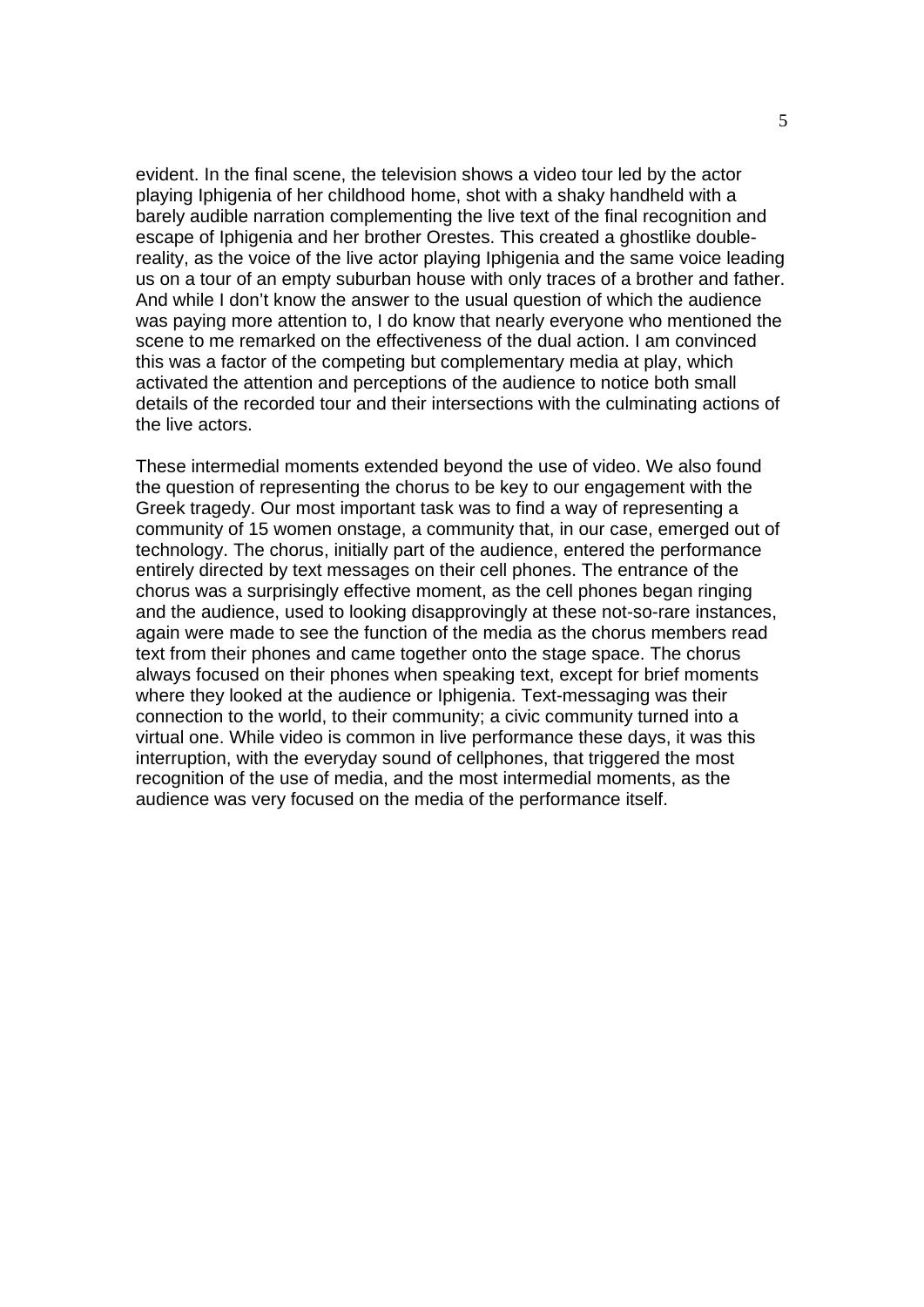

The chorus enters the space, guided by text messages. *iph.then*. Ontological-Hysteric Incubator. New York, NY. September 2007. (Photo: Joshua Freiwald)

The chorus of *Yellow Electras,* which was produced in July 2008, pushed the idea of a technology-infused community even further by being only virtually present onstage for nearly the entire performance. The piece is a mash-up of Richard Strauss' opera *Electra* and Vassily Kandinsky's performance text *The Yellow Sound.* It investigates the making of a tragic character by constructing a media-saturated montage that allows the audience to experience the story of Electra from multiple vantage points and in often-contradictory constellations. With *Yellow Electras* we turned from words to a more visual aspect of community-building via web and televised media such as youtube and the abundance of webcams with live feeds. Whether it is a traffic cam on the Brooklyn Bridge entrance or a porn cam in someone's shower, these images, and this access to 'real' images, colors our own ideas about our community and our culture. This digitization of what is real around us is also one of the most pervasive ways in which media and technology mold our lives on a day-to-day basis, which we explore through this piece.

The chorus is ever present on the grid, but never present in the space until the very end. The piece begins with the chorus breathing in rhythm to a piece of music, before any actors enter the space, and then speaking text from the chorus of Kandinsky's piece. When the three Electras finally enter, they are also projected above, although we also watch them live. The first Electra who enters, Electra1, speaks text into a laptop, which is projected onto another laptop that is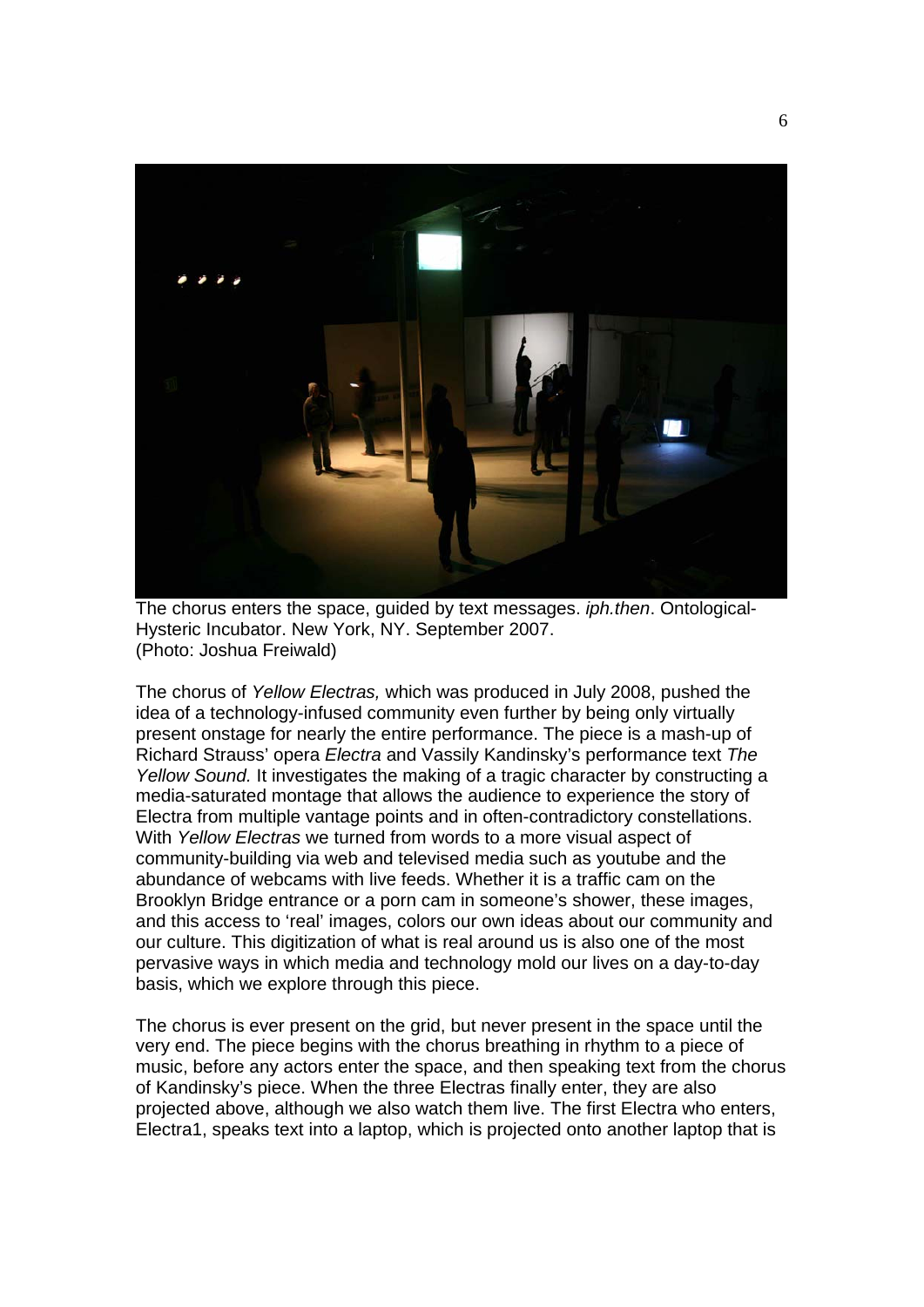visible to the audience as well as the projection above. This creates a multiplicity of images with the same action and text, and makes the audience aware of their literal perspectives on the action. Furthermore, the Electras are controlling the technology on stage themselves, so the audience is made aware again and again of the nature and functionality of the technology.



The end of the choral prologue. *Yellow Electras*. Ontological-Hysteric Incubator. New York, NY. July 2008. (Photo: Eve Hartmann-Crep)

The smaller screen is then used for different video later in the piece, both live and recorded. Images from a production of the opera are played as the actor singing live imitates the physicality of the video, the Electras create images from their gestures, and the Electras use the chorus projection as scenography. Each shift changes the relationship of the image to the media and also the spectator's relationship to the media.

In the final sequence, the smaller projection screen plays video from the Cacoyannis film of *Electra*, showing the opening sequence in which a young Electra watches the killing of Agamemnon. On stage, Electra2 delivers her opening monologue from the Hoffmansthal version of the play, which discusses her hatred of her mother and love for her dead father. This layering of images and media serves to create a landscape of sorts for the spectators to see, and makes them conscious of both the media and their own perceptions as they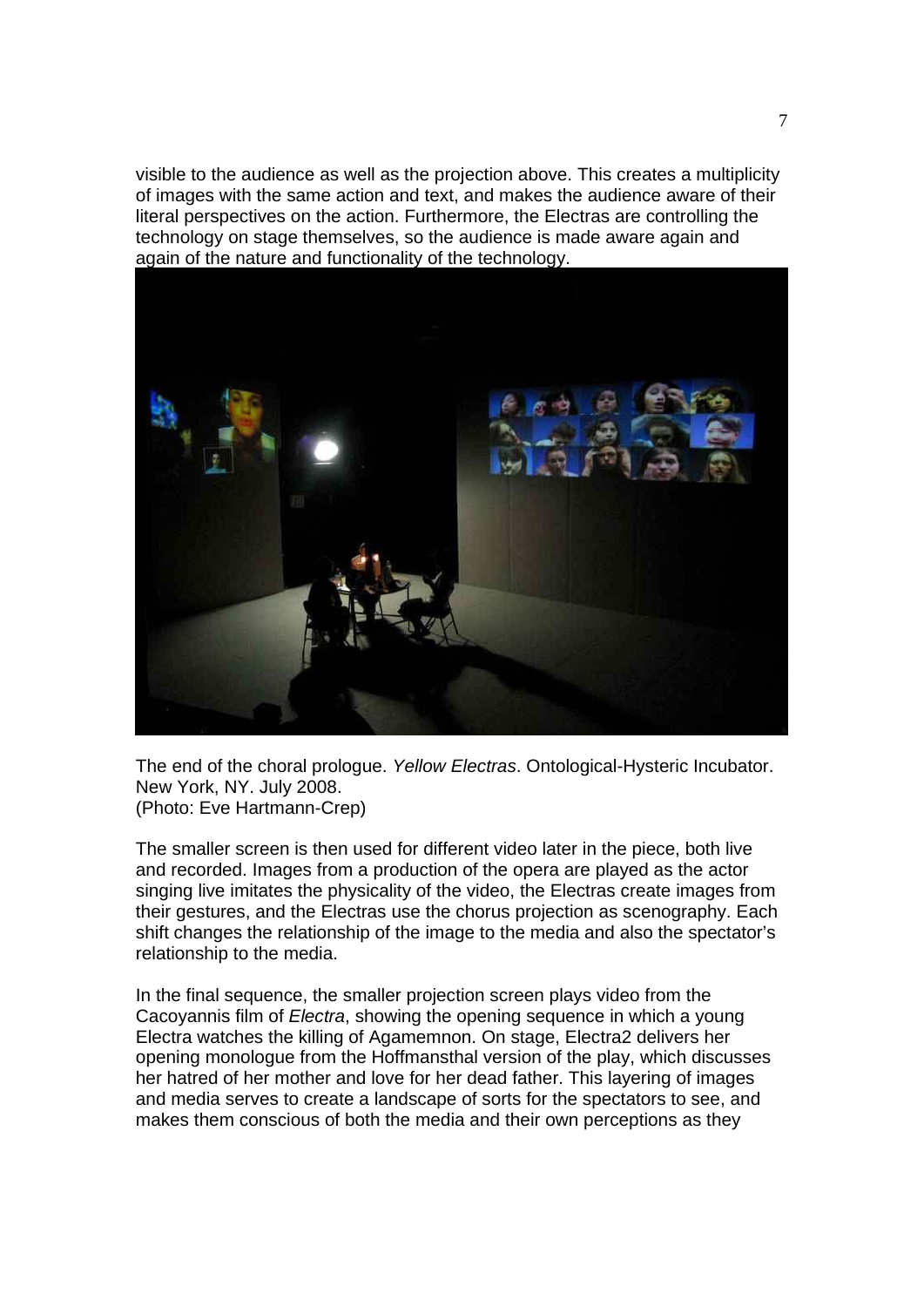determine what they are watching and listening to. This final scene also includes the entrance of a live chorus who begin the scene by lining up in a grid, mirroring their images on the screen. The screen image disappears as the live chorus begins to communicate with each other and Electra2. The piece ends here, with the chorus lifting Electra2 up in the air, enabling her toward her 'live' action of murder, an action which is interrupted by the ending of the piece.

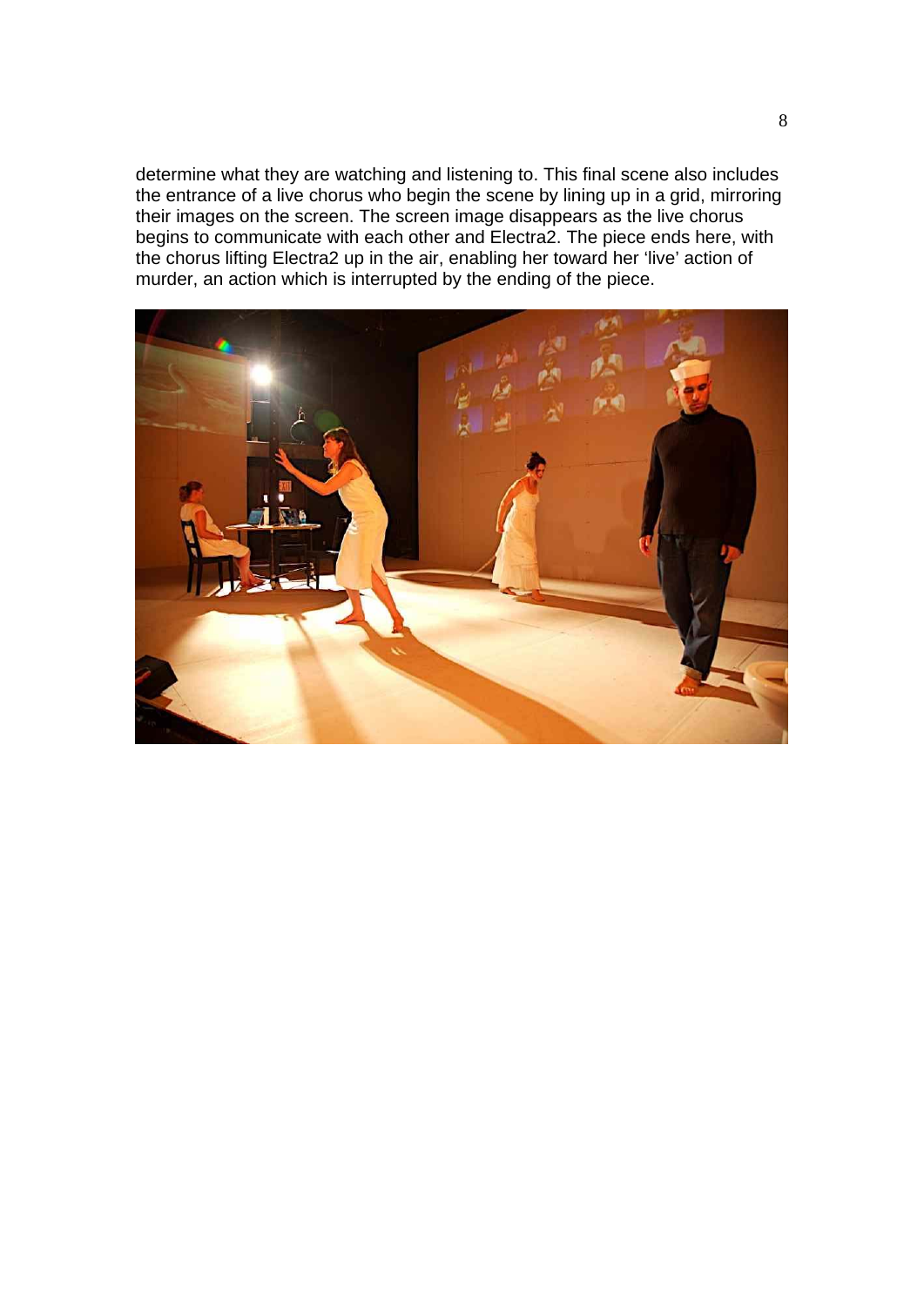

Above: The Electras react to Orestes' entrance. Below: The chorus and Electra2 after they have disappeared from the screen. *Yellow Electras*. Ontological-Hysteric Incubator. New York, NY. July 2008. (Photos: Eve Hartmann-Crep)

By highlighting the functioning of media, we are not simply expressing the common theme of alienation in an over-mediated society. Instead, we hope to suggest that our own forms of representation, in live theater and elsewhere, have taken on more and more of the elements of those media. This is not a simply negative effect, but is one that we as artists ignore at our own peril: just as the written word subverted the value and efficacy of oral communications, technological media such as video, cell phones, and the now often wireless internet, is changing how we communicate and how we perceive the world, and thus it is affecting our responses to representations, whether we like it or not. The idea of Poor Video might, I hope, make more palatable the entrance of these media into live performance, as it is more and more important to not simply ignore media technology in live theatre but to create work in which 'the usually transparent viewing conventions of observing media are made palpable, and the workings of mediation exposed.' This palpability allows for a clearer expression of what Foucault calls the 'epoch of simultaneity…the epoch of juxtaposition, the epoch of the near and far, of the side-by-side, of the dispersed' (1986: 22).

**Peter A. Campbell**